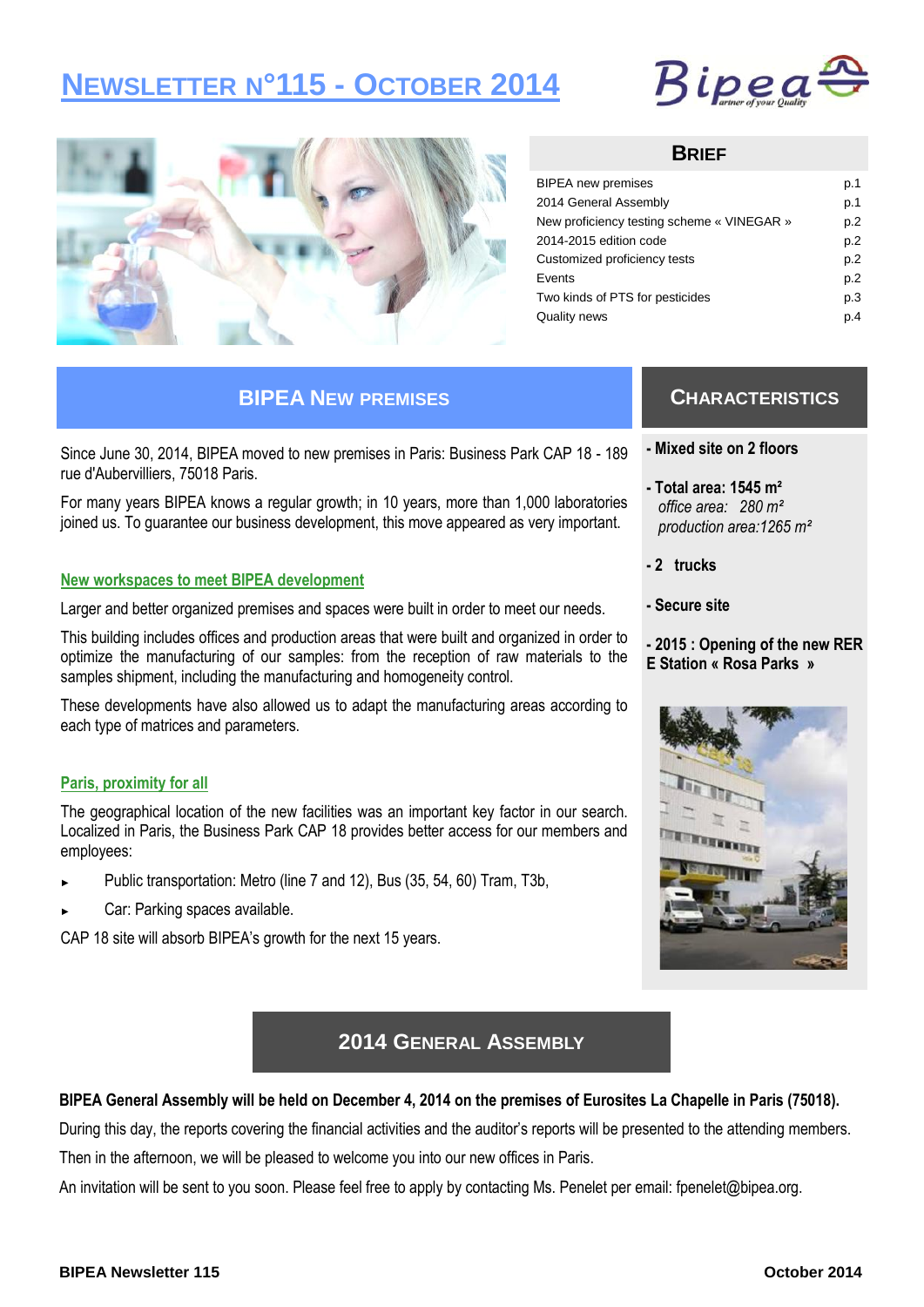

### **NEW PT SCHEME « VINEGAR »**

Within the framework of our development policy and in order to meet laboratory needs, we regularly set up new PT Schemes.

We are pleased to launch a new proficiency testing program "**Vinegar**". This experimental test is planned in 2015 and will include two rounds.

All technical details are described below:

- ► Schedule: one round in **January 2015** and one in **April 2015**,
- Matrices: White wine vinegar, Red wine vinegar  $(0.75 \text{ cl})$  one sample per round,
- ► Criteria: **Total acidity (acetic acid), fixed acidity (acetic acid), volatile acidity (by calculation), residual alcohol content, total dry extract, ash, reducing nonvolatile substances, Total sulfur dioxide, free sulfur dioxide, total ascorbic acid, Chloride (in ion Cl- ), sulfates (in ion SO<sup>4</sup> 2- ), Copper, Zinc, Iron, Lead, Lithium, Mercury, acetoin, density at 20 ° C, determination of methanol, higher alcohols and ethyl acetate**,
- ► Method: **OIV**.

If you wish to register for this program or receive additional information, please contact our sales department by phone +33.1.40.05.26.42 or email shellali@bipea.org.

# **2014-2015 EDITION CODE**

Your new **edition code is directly available in your Member area.** 

This code changes each year at the beginning of the annual series and **allows you to identify your results in the interlaboratory comparisons reports**.

To obtain it, you just have to log into our website www.bipea.org, table « Member area ».

You can also contact our sales department: sales@bipea.org .

### **CUSTOMIZED PT SCHEMES**

BIPEA organizes customized proficiency tests for an external organism or a group of laboratories, under conditions.

In addition to our regular proficiency testing schemes and reference materials, we are able to customize proficiency tests to meet your specific requirements.

These personalized PT allow you to evaluate your performance on targeted matrices and parameters.

In this context, we can realize any application relating to the organization of a PT program: from the samples manufacturing to the statistical treatment, in various areas (food, environmental, oil, cosmetics, pharmaceutical, medical ...)

These PT conform with ISO 17043 and 13528 standards.

For any further information, please contact our sales department: sales@bipea.org.

**EVENTS**

As part of our international development, we regularly participate in exhibitions / workshop in analytical fields.

We will be present in the following exhibitions:

- ► Pollutec Casablanca (Morroco) from 15 to 18 oct. 2014
- India LabExpo Hyderabad (India) from 6 to 8 nov. 2014
- Pollutec Lyon (France) from 2 to 5 dec. 2014.

Our presence at these events increase the number of participants. It permits to consolidate our representation abroad and to increase trust in our PT schemes.

This is also an opportunity to discuss with the laboratories about their needs and answer the requests of our members.

**We will be happy to see you there!**

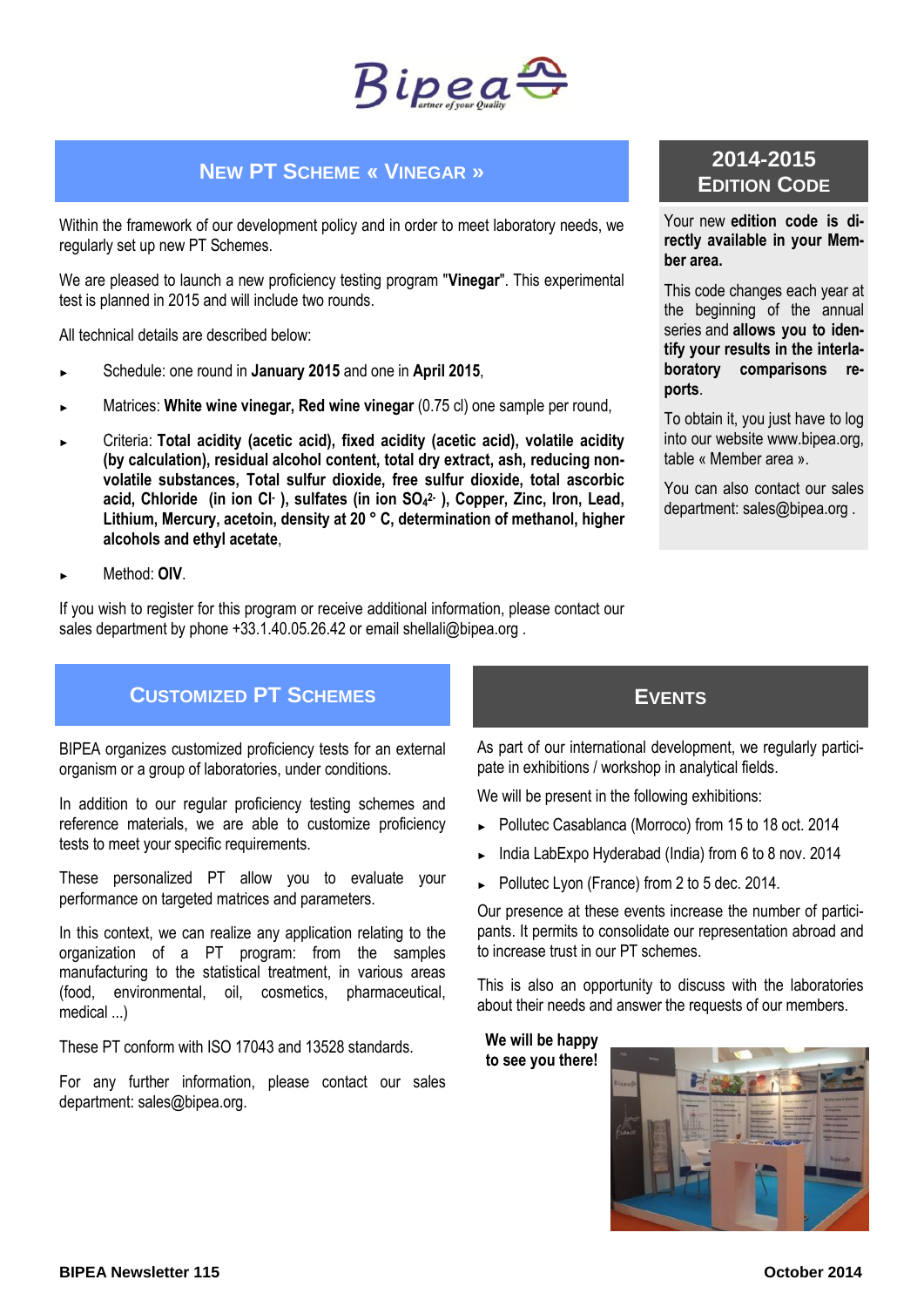

# **TWO KINDS OF PT SCHEMES FOR PESTICIDES**

BIPEA organizes PT programs for pesticides in foodstuffs:

- PTS "19 Pesticides",
- PTS "66 Multi-residue screening of pesticides".

Those PT Schemes are provided on the same matrices (fruits and citrus fruits, cereals, vegetables, fatty products, wines and honeys). However the difference lies in the purpose of the test and the information provided in the interlaboratory comparisons report.

### **PTS 19 - Pesticides: Measurand and signal**

The program '19 - Pesticides "concerns the quantification of pesticides, frequently present in the type of matrix chosen.

This test corresponds to the main objective of the ISO 13528 standard, "Statistical methods for use in proficiency testing by interlaboratory comparisons", ie to determine the performance of laboratories for testing with a clearly defined measurand (eg the lambda-cyhalothrin in mg / kg) and quantitative data.

### **PTS 66 - Multiresidue of Pesticides: further qualitative information**

The proficiency test '66 - Multiresidue pesticide "is a blind test for the detection, identification and quantification of pesticides in the provided sample. Participating laboratories have first to identify and quantify the molecules present in the sample; in this case, this program is a qualitative test.

Then, for quantified molecules, the judgment rules of PT "19 - Pesticides" are applied to provide a performance evaluation through a warning signal or action to the participant.

So, in addition to the quantitative information, the qualitative one is very important for the laboratory.

Three areas are covered:

#### ► **Number of identifications**

How many molecules were searched,

How many molecules were identified.

This conclusion allows the laboratory to display information on its ability to identify all the molecules present in the sample.

#### ► **Quantification limits**

How many molecules were detected but not quantified, with the values of quantification limits. This conclusion allows the laboratory to display information on its ability to quantify molecules, in accordance with the objectives of its customers.

#### ► **Quality of identification**

The molecules really present in the sample and correctly found by the participant, The molecules not present in the sample and found by mistake by the participant. This conclusion allows the laboratory to display information on its ability to correctly identify molecules (no false positive or false negative).

#### **Complementary programs**

These two programs are very complementary, as they offer the same type of analyses with different objectives.

PTS '19 - Pesticides "with a frequency of 3 to 6 rounds per kind of matrices and per year, allows each laboratory to assess its ability to quantify known pesticides, present in the sample.

PTS '66 - Multiresidue pesticide "with a frequency of one test per kind of matrices every two years, allows each laboratory to test its ability to detect, identify and quantify without any mistake, all the pesticides present in the sample.